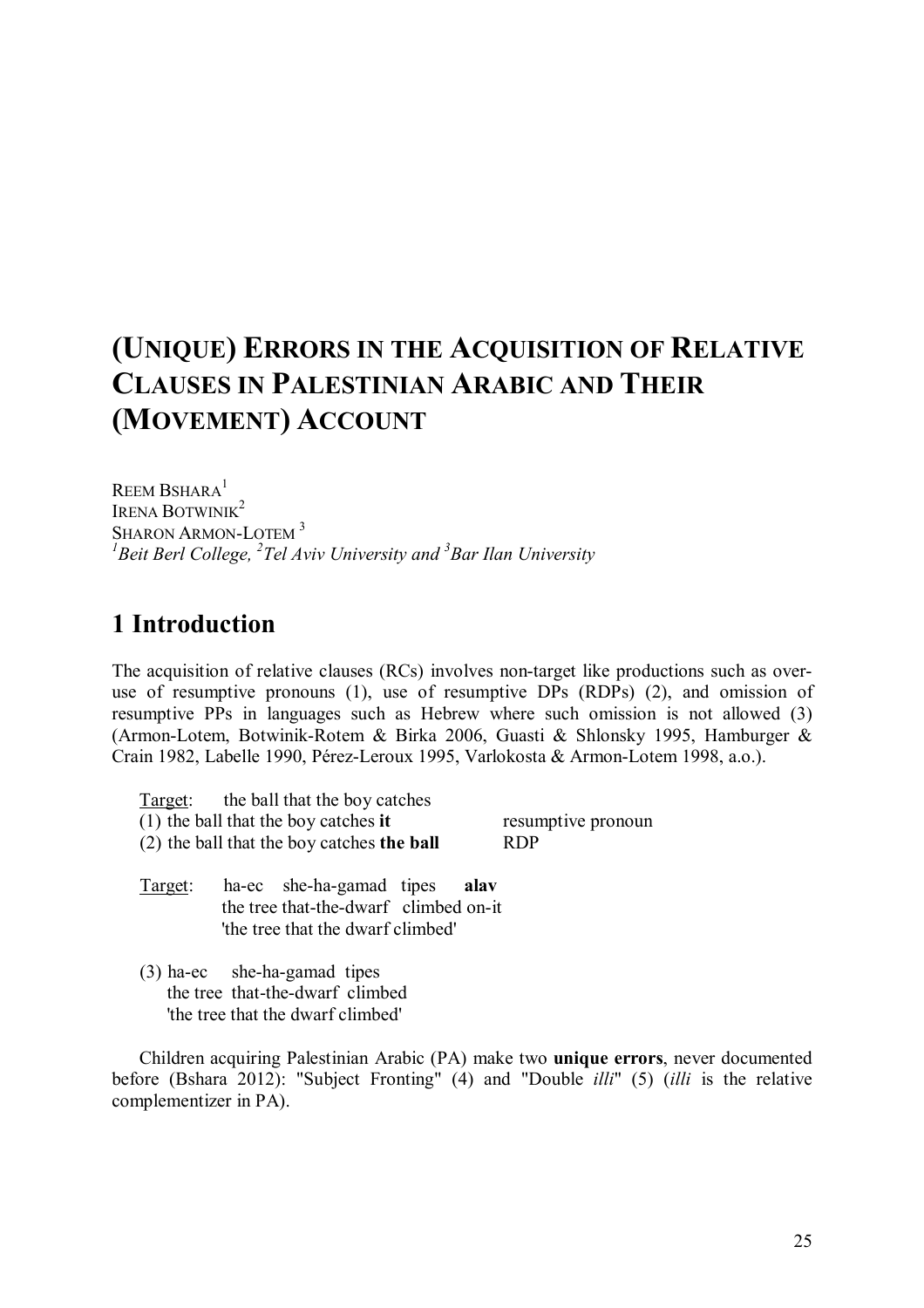| Target: | 'iz-zara:fi <i>illi</i> l-walad hazan-ha<br>the-giraffe that the-boy hugged-it<br>'the giraffe that the boy hugged' |                         |
|---------|---------------------------------------------------------------------------------------------------------------------|-------------------------|
|         | (4) 'iz-zara:fi <b>l-walad</b> <i>illi</i> hazan-ha<br>the-giraffe the-boy that hugged-it                           | <b>Subject Fronting</b> |
|         | (5) 'iz-zara:fi <i>illi</i> l-walad <i>illi</i> hazan-ha<br>the-giraffe that the-boy that hugged-it                 | Double <i>illi</i>      |

The goals of the present paper are: (i) To define the aspects in the derivation of PA RCs, which can give rise to the unique errors in their acquisition, and (ii) To account for the RDP error.

The paper is structured as follows. In section 2, we overview some theoretical issues concerning the derivation of RCs in general and of RCs in Arabic, in particular. Based on this, we discuss the central proposals for the acquisition of RCs, showing that none of them can account either for the distribution of RDPs in a variety of languages, or for the 'unique' errors in the acquisition of PA RCs. Section 3 presents the experimental study eliciting production of RCs. The results of the study are presented and analyzed in section 4 leading to the specific questions we aim at answering. In section 5 we argue that the 'unique' errors indeed stem from the peculiarities of the derivation of Arabic RCs, whereas the familiar RDP error can be accounted for using the 'matching analysis'.

## **2 RCs in the Linguistic Theory and Their Acquisition**

Relative clauses (RCs) are embedded CPs modifying noun phrases. They include an element (overt or null, depending on a language), coindexed with the modified NP (6).

|  |                                                                                       | (6) a. [This is <b>the present</b> <sub>i</sub> [ <sub>relativeCP</sub> which <sub>i</sub> /that Lisa bought i]] | English |
|--|---------------------------------------------------------------------------------------|------------------------------------------------------------------------------------------------------------------|---------|
|  | b. ha:dhi <b>l-hadiyyi</b> <sub>i</sub> $\lceil_{\text{relativeCP}}$ <i>illi</i> muna | shtarat- $(ha_i)$ ]                                                                                              | PA.     |
|  | this the-present that Mona bought-it                                                  |                                                                                                                  |         |
|  | This is the present that Mona bought.                                                 |                                                                                                                  |         |

RCs raise semantic and syntactic questions. For the purposes of this paper, we focus mostly on their mode of derivation, namely the formation of the predicative (modifier) CP, on the nature of the element coreferential with the head of the relative, and on the way this is achieved.

### **2.1 Movement Analyses of RCs**

In the transformational literature there are two major trends in the analysis of relative clauses. In one of them the head of the relative is base generated outside the relative CP, while in the other it is base generated within the relative CP. The first trend can be further divided into the more /traditional 'operator-movement' analysis (Browning 1987, Chomsky 1977, 1986,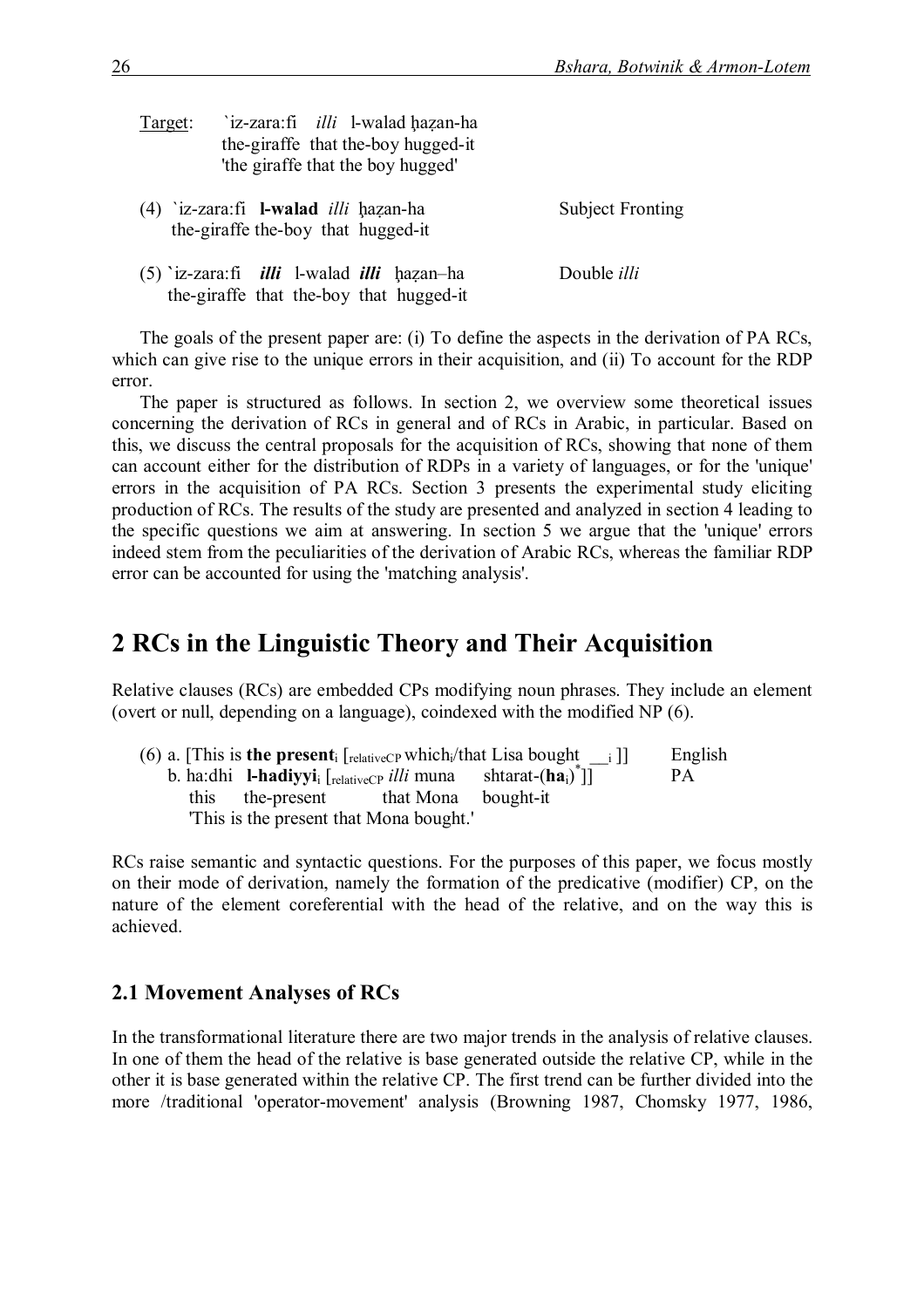Rothstein 1991, a.o.) in  $(7)^1$ , and the more recent 'matching analysis' (Sauerland 1998, 2000, 2002) in (8).

(7) the  $\lceil_{NP} \rceil_{NP}$  present<sub>i</sub> $\lceil_{CP} Op_i$  that/which<sub>i</sub>  $\lceil_{IP}$  Lisa bought t<sub>i</sub>]] (where  $j = i$ )

(8) the [book]  $[CP]$  [Op/which book ]; Lisa bought t<sub>i</sub>]

The second trend is represented by the so-called 'head-raising' analysis (Vergnaud 1974, Kayne 1994, Bhatt 2000, 2002, Bianchi 1995, a.o.) in (9a). Under this analysis, if the operator is overt, the relative head moves out of spec-CP to its surface position as in (9b).

- (9) a.  $\lceil \frac{D}{D} \rceil$  the  $\lceil \frac{C}{D} \rceil$  (Op-car<sub>il</sub>) that [Homer bought t<sub>i</sub>]]]
	- b. [DP the  $[CP [car]$ ]  $[CP [which t_j]$  [Homer bought t<sub>i</sub>]]]

#### **2.2 Pronouns in Relative Clauses: Movement vs. Binding**

RCs do not necessarily involve a gap (trace), but may also involve a (resumptive) pronoun (10). In some languages (e.g. English, an 'intrusive pronoun language', Sells 1984) the occurrence of the pronoun is limited to island configurations ((10a) vs. (10b)), whereas in others (e.g. Hebrew, PA, 'true resumptive pronoun languages', TRP) it is not (10c, d).

| (10) a. the present <sub>i</sub> $[CP$ that Lisa didn't know $[CP$ who send <b>it</b> <sub>i</sub> ]] English |           |
|---------------------------------------------------------------------------------------------------------------|-----------|
| b. *the present <sub>i</sub> $[CP$ that Lisa send (* <b>it</b> <sub>i</sub> )]                                |           |
| c. ha-matana <sub>i</sub> $[CP$ she-lisa kanta (ota <sub>i</sub> )]                                           | Hebrew    |
| the-present that-Lisa bought (it)                                                                             |           |
| 'the present that Lisa bought'                                                                                |           |
| shtarat- $(ha_i)^T$ ]<br>d. l-hadiyyi <sub>i</sub> [relativeCP illi muna                                      | <b>PA</b> |
| bought-it<br>the-present that Mona                                                                            |           |
| 'the present that Mona bought.'                                                                               |           |
|                                                                                                               |           |

Sells (1984) proposed that (in TRP languages) the derivation with the pronoun does not involve movement of the operator. Rather, the operator is base-generated in spec-CP binding the resumptive pronoun.

(11)  $\text{Z-zara:}$   $\text{fi}$   $\left[$   $\text{cp}\,\mathbf{Op}\right]$  *illi* 1-walad hazan-ha<sub>i</sub>] Binding derivation the-giraffe that the-boy hugged-it 'the giraffe that the boy hugged'

#### **2.3 Relative Clauses in (Palestinian) Arabic**

Shlonsky (1992) proposes that movement is the default operation in the grammar, and all occurrences of resumptive elements are due to a "last resort strategy", when movement is impossible. That is, only (highest) subject relatives are formed via (A-) movement in PA,

<sup>1</sup> Despite its familiarity, there are reasons to believe that this analysis of relative clauses is untenable (Bhatt 2002, Safire 1999, Sauerland 1998, 2002, 2004).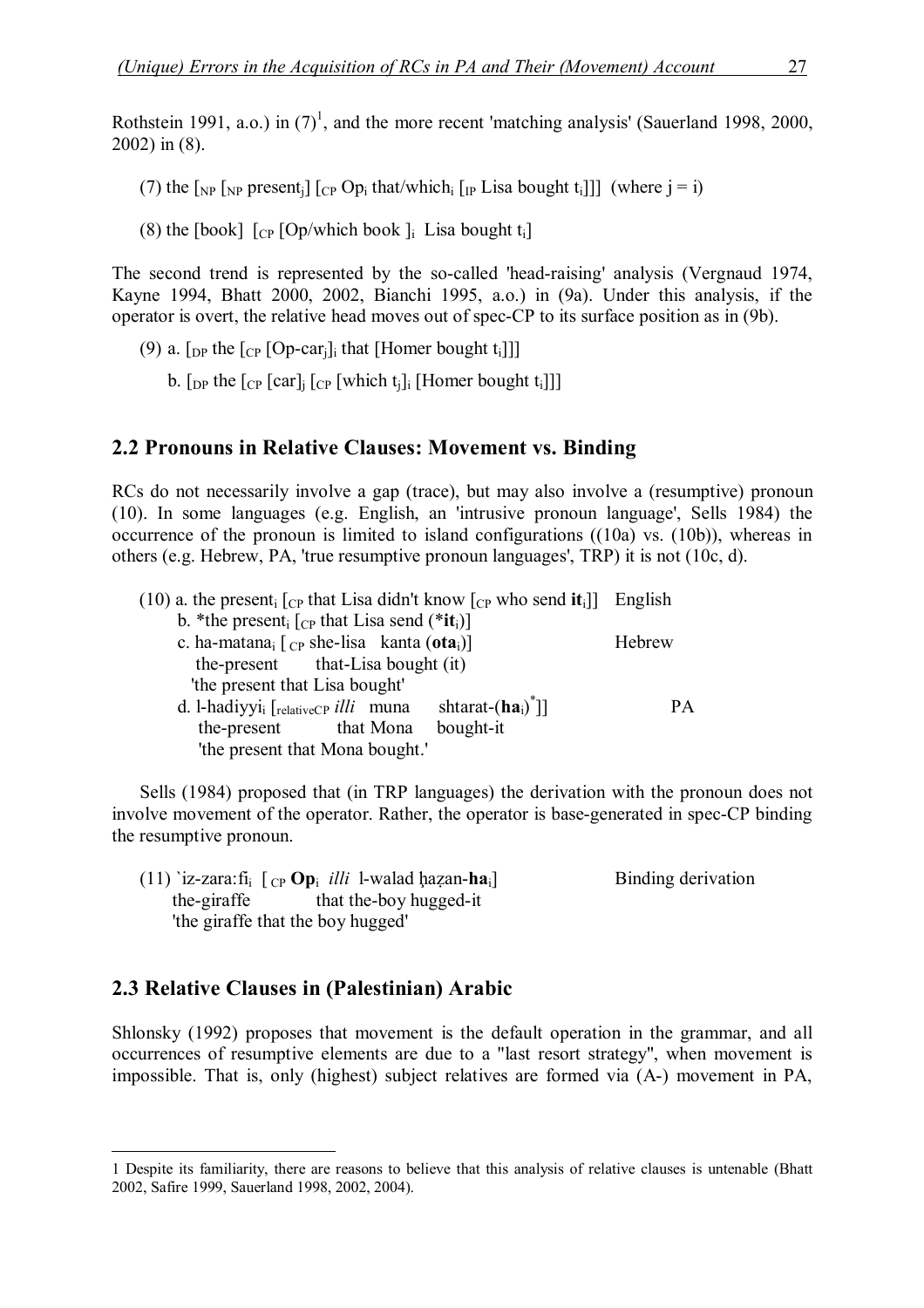whereas all other relatives including a resumptive (clitic) are formed via binding  $(12)$ .<sup>2</sup> The proposal is supported by the lack of sensitivity to island configurations in PA RCs.

(12)  $i$ z-zara:fi  $\int_{CP}$  **Op**<sub>i</sub> *illi* 1-walad ḥaẓan-**ha**<sub>i</sub>] PA, binding derivation the-giraffe that the-boy hugged-her/it 'the giraffe that the boy hugged'

Aoun & Choueiri (1996) argue that despite the occurrence of a resumptive clitic, RCs in Lebanese Arabic  $(LA)$  can involve A'-movement.<sup>3</sup> The authors show that reconstruction effects are found only in relatives which do not include islands, whereas in relatives including islands reconstruction effects are not attested. The movement derivation of LA relatives, referred to as 'pro to COMP', is based on the following claims:

- The relative complementizer (*yalli*, in LA) has definiteness, Case, and φ-features.
- These (nominal) features need to be checked in the course of derivation.
- The element that checks these features is identified as *pro*.
- *pro* is base generated as the complement of the verb/preposition, licensed by the resumptive clitic.

The derivation of a relative clause involving movement of *pro* to spec-CP is shown in (13), and its binding variant is given in (14):

|                  | (13) Movement derivation of 'the giraffe that the boy hugged' (12)                                                                                                            |
|------------------|-------------------------------------------------------------------------------------------------------------------------------------------------------------------------------|
| Base-generation: | $\lceil_{\text{DP}}$ iz-zara:fi $\lceil_{\text{CP}}$ illi <sub><math>\lceil_{\text{defl}, [\varphi], [\text{Case}]}</math> l-walad hazan-ha<sub>i</sub> pro<sub>i</sub></sub> |
| Spell-out:       | $[p^i]$ iz-zara:fi $[cp \text{ pro}_i \text{ illi}_{[+def], [0]}$ , $[Ca_{sdef}]$ 1-walad hazan-ha <sub>i</sub> t <sub>i</sub> ]]                                             |

(14) Binding derivation of 'the giraffe that the boy hugged' (12) Base-generation/Spell-out: [DP iz-zara:fi [CP *pro*<sup>i</sup> *illi*[+def], [φ], [Case] l-walad ḩaẓan-ha<sup>i</sup> *pro*i]]

To summarize, RCs in Arabic always include resumptive clitics (modulo highest subject position), however, based on the existing evidence, they might be derived either via binding, or via movement. Note however that PA RCs are unusual in at least two respects: (i) both derivations give rise to the same spell-out in (13) and (14); (ii) the nature of the element occupying spec-CP (*pro*) and its function (nominal feature-checking) are quite different from what is assumed in the familiar analyses of RCs. As a result, PA speaking children's production might include errors not attested in other languages.

**<sup>2</sup>** Shlonsky proposes that the occurrence of resumptive elements in PA and Hebrew is due to the lexical make-up of the relative C and its specifier, with the latter being an A-position. As the result, and given Relativized Minimality (Rizzi 1990), movement from all positions except the highest subject is impossible, leading to the occurrence of a resumptive.

<sup>3</sup> Similarly to Shlonsky (1992), Aoun & Choueiri (1996) recognize the unique status of subject relatives (SR). Their treatment of these relatives is, however, different. They note that unlike all other positions, where a resumptive is realized as a verb clitic, the subject position in LA relatives can, in fact, be realized by a strong pronoun (e.g. *huwwe*, 'he'). Consequently, they suggest that SRs without a resumptive are instances of *pro*-drop, rather than of movement.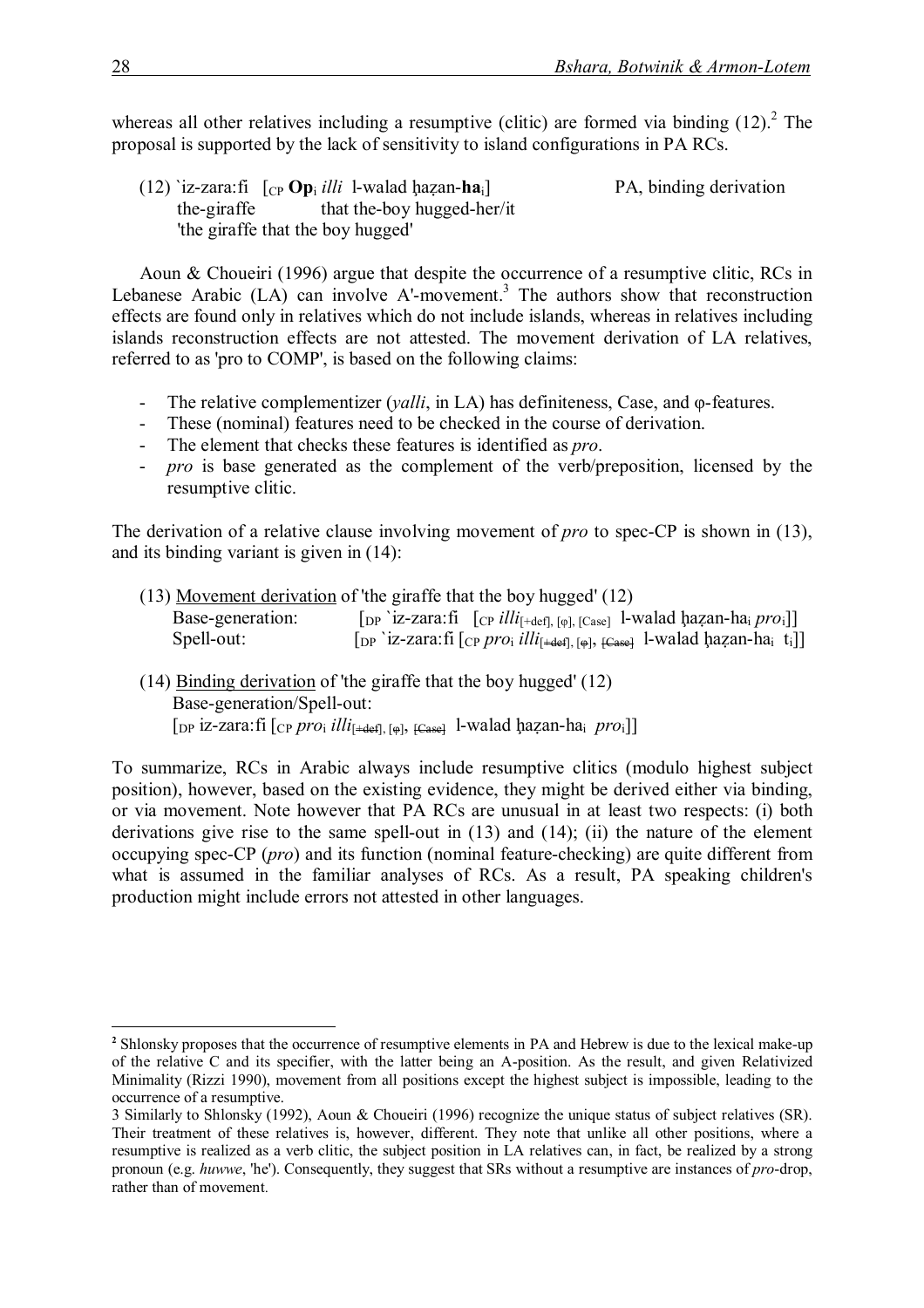#### **2.4 Acquisition of RCs**

In light of the above, there are different modes of RC derivation across and within languages (i.e. movement vs. binding), accompanied by the not so neat distribution of resumptive pronouns. The two modes of derivation of RCs developed in the linguistic theory underlie the two main approaches in the research on the acquisition of RCs, aiming to explain the use of resumptive pronouns and gaps in early formation of relative clauses:

(i) The *non-movement* (i.e. binding) approach: the resumptive pronoun is base-generated within the relative clause, bound by an (semantic) operator; the gaps are viewed as null resumptives (*pro*) (Labelle 1990).



(ii) The *movement* approach: gaps are traces (silent copies), while resumptive pronouns are accounted for as spell-out of the traces or as a result of a binding derivation.

- (16) la  $\lceil$ <sub>CP</sub> femme<sub>i</sub> que j'ai vue t<sub>i</sub> ] Guasti & Shlonsky (1995), head-raising analysis the woman that I've seen 'the woman that I saw '
- (17) the woman  $[Op_i$  that I saw t<sub>i</sub> Pérez-Leroux (1995), operator movement analysis

Abstracting away from the details, none of the aforementioned analyses can account for the distribution of RDPs. In Labelle (1990) RDPs are viewed on a par with resumptive pronouns. However, as pointed out by Labelle herself, the distribution of resumptive pronouns and RDPs is not identical. RDPs do not occur in subject and genitive relativization sites. Guasti & Shlonsky's (1995) account for the limited distribution of RDPs involves their being moved at LF. Consequently, their absence in the subject position is attributed to an ungoverned trace (at LF).<sup>4</sup> This account can not be extended to the absence of genitive RDPs contained in the DO DP; moving the DO presents no problem. Consequently, genitive RDPs in object position are erroneously predicted to occur in children's productions (e.g. \*'the boy I found [the] boy ['s] hat').<sup>5</sup> Pérez-Leroux's (1995) proposal does not account for the limited distribution of RDPs because under her analysis RDPs are viewed on a par with resumptive pronouns, whose distribution is free. Since RDPs are lacking from children's subject relatives in PA as well, a different account is in order.

To summarize, none of the approaches accounts for the distribution of RDPs in the acquisition of RCs across languages, including PA. Moreover, neither of them is equipped to account for the 'unique' errors in the production of RCs in the acquisition of PA. If children

<sup>4</sup> The occurrence of RDPs, is suggested to result from "expletive replacement" at LF, namely from LF movement from the base-generated position within the relative CP to spec-CP.

<sup>5</sup> Note that since the proposal predicts RDPs to occur in any position from which movement is possible, it is not clear how it can be carried over to languages like Hebrew, where the distribution of RDPs is more limited than in French (Armon-Lotem et al. 2006).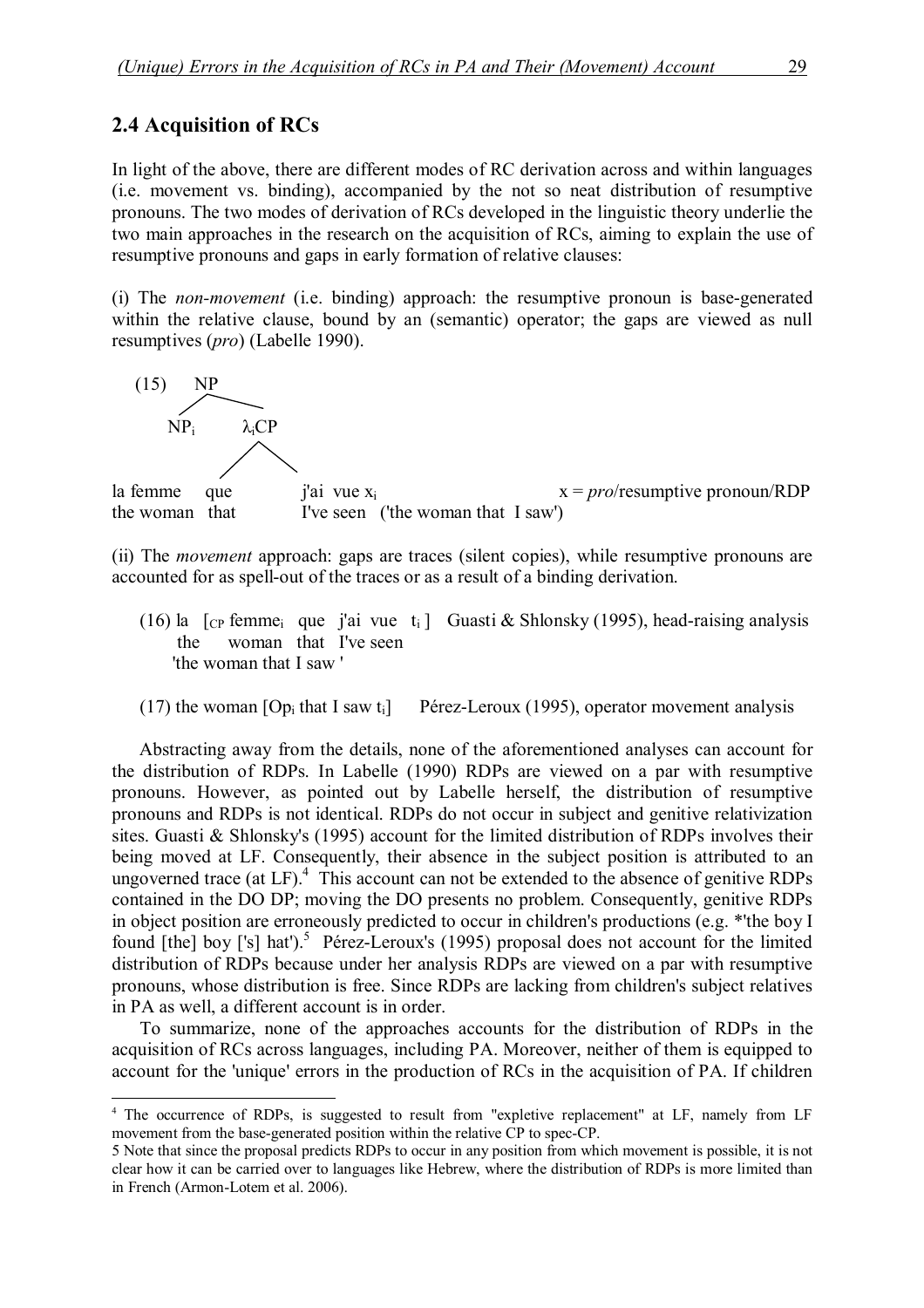are employing a binding derivation (Labelle 1990), why would they front the subject of the RC? Why would there be two instances of *illi*? What would trigger subject fronting, in addition to head-raising (Guasti & Shlonsky 1995), or operator movement (Pérez-Leroux's (1995)?

# **3 Method**

#### **3.1 Participants**

The study tested four groups of participants: three groups of PA-speaking children, aged 3-4, 5-6 and 8-9 years, 20 participants each, and one control group of 10 PA-speaking adults. The children were all monolingual, PA-speaking from two kindergartens and an elementary school in an Arabic speaking town in the center of Israel. The adults, who ranged in age from 20 to 40, were also PA-speaking monolinguals from the same town.

|           | . .  | ╯      |       | $\tilde{}$               |
|-----------|------|--------|-------|--------------------------|
| Group     | Male | Female | Total | Mean Age (SD)            |
| $3-4 y.o$ | 8    | 12     | 20    | 3:7                      |
|           |      |        |       | $(SD=3.7$ months)        |
| $5-6$ y.o | 10   | 10     | 20    | 5:6                      |
|           |      |        |       | $(SD=3.3$ months)        |
| $8-9y.0$  | 10   | 10     | 20    | 8:7                      |
|           |      |        |       | $(SD=3.1$ months)        |
| Adults    |      | 6      | 10    | 31:1                     |
|           |      |        |       | $(SD=8.1 \text{ years})$ |
|           |      |        |       |                          |

**Table 1.** Number of participants, gender, and mean age for the different groups

#### **3.2 Tasks and Procedure**

The study made use of two production tasks: elicited production with pictures à-la Lakshmanan (2000), and an elicited production with props, à-la Varlokosta & Armon-Lotem (1998). Both tasks were used to test the two youngest groups, while the 8-9 year olds and adults were tested only with pictures.

Five types of relativization sites were tested: Subject (S), Direct Object (DO), Indirect Object, namely a dative argument (IO), Locative Prepositional Phrase (LPP) and selected Prepositional Phrase (PP):

| $(18)$ a. il-mara $illi$ (*-ha) ijawwazat |                                  |                                                    | mahmu:d |      |
|-------------------------------------------|----------------------------------|----------------------------------------------------|---------|------|
|                                           |                                  | the-woman that*-she Nom. married-3sg.fm Mahmood    |         |      |
|                                           | 'the woman that married Mahmood' |                                                    |         |      |
|                                           |                                  | b. il-mara $illi$ mahmu:d jiawwaz- $*(ha)$         |         | 1)() |
|                                           |                                  | the-woman that Mahmood married-*(her)              |         |      |
|                                           | 'the woman that Mahmood married' |                                                    |         |      |
|                                           |                                  | c. il-mara <i>illi</i> mahmu:d $a'ta:-*(ha)$ wadri |         |      |
|                                           |                                  | the-woman that Mahmood gave*(her) flower           |         |      |
|                                           |                                  | 'the woman to whom Mahmood gave a flower'          |         |      |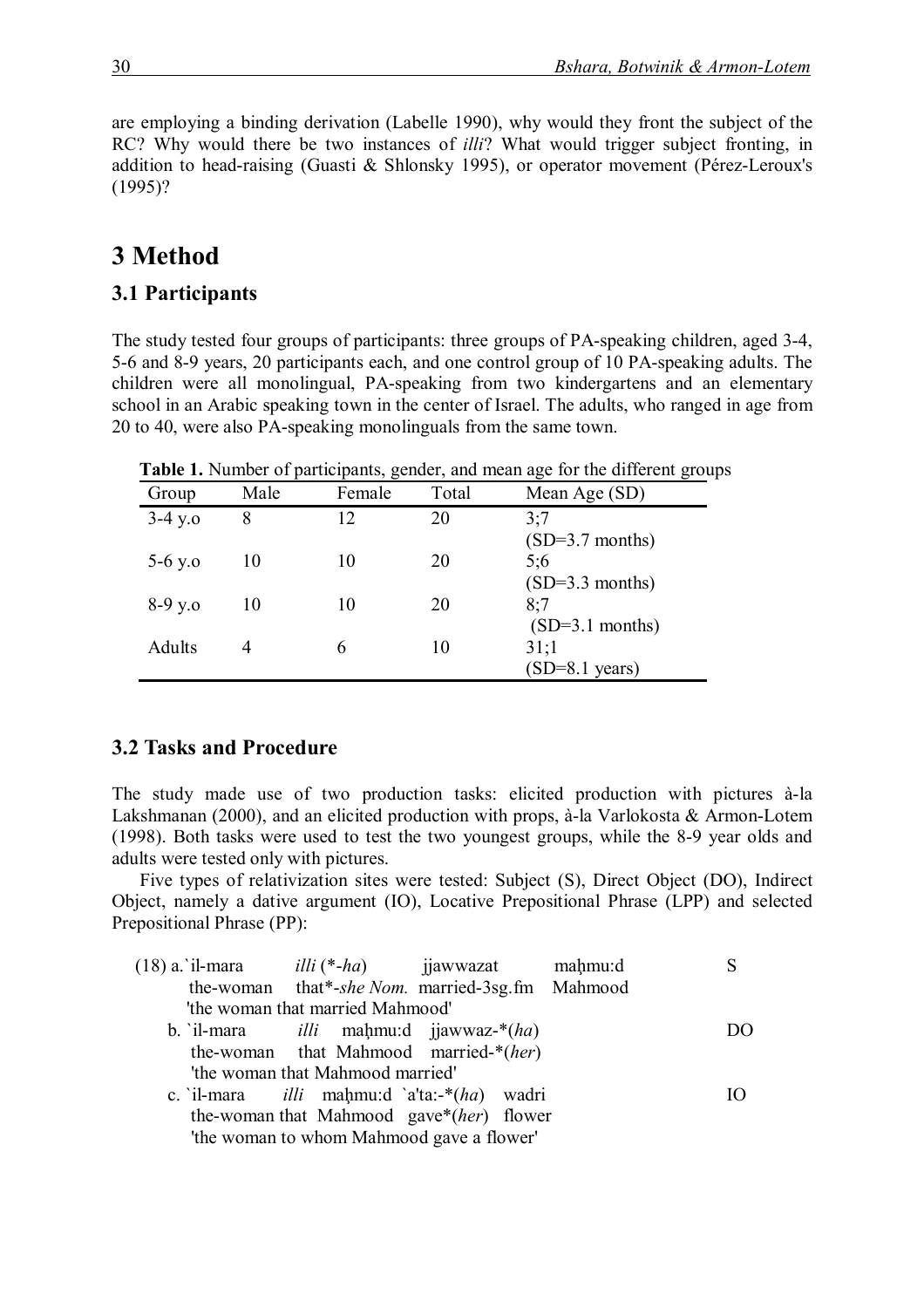|                               | d. il-waraka <i>illi</i> mahmu:d katab ale- $*(ha)$ ism-u |  |  |  |                                            |                                                              | L <sub>PP</sub> |
|-------------------------------|-----------------------------------------------------------|--|--|--|--------------------------------------------|--------------------------------------------------------------|-----------------|
|                               |                                                           |  |  |  |                                            | the-sheet that Mahmood wrote on- $*(it)$ Acc name-3sg ms Gen |                 |
|                               | 'the sheet that Mahmood wrote his name on'                |  |  |  |                                            |                                                              |                 |
|                               | e. $iz-zalami$ <i>illi</i> l-walad xa:f minn-*(u)         |  |  |  |                                            |                                                              | <b>PP</b>       |
|                               |                                                           |  |  |  | the-man that the-boy feared from- $*(him)$ |                                                              |                 |
| 'the man that the boy feared' |                                                           |  |  |  |                                            |                                                              |                 |

*Elicited production with pictures.* All five types of relativization sites were tested with three pairs of pictures for each site (total 15 pairs). In each picture there were one or two identical characters engaged in different activities. The participant and the experimenter looked at each pair of pictures, and the experimenter turned her head, and asked the subject to point to one of the characters. Then the participant was asked; 'which X (dog) did you point to?' All participants were tested with this task.

*Elicited production with props.* To confirm that the results of the elicited production task with pictures reflect accurately the linguistic ability of the younger age groups, the 3-4 year olds and 5-6 year olds were also tested with an elicited production task with props. There were six stories per site (for a total of 30). For example, in testing the child's relativization of an LPP, the child was told: "In this story we have two identical dogs. Anita is sitting in front of one dog and Roger is sitting behind the other dog".

(19) Experimenter: `ayya kalib mabsu:t? which dog happy 'Which dog is happy?'

Child: `*illi* rojir qa:'id wara:-h (the one) that Roger sit-3sg.-ms. behind-it acc. 'the one that Roger is sitting behind'

# **4 Results**

Results are presented first for level of success in each task for the three child groups and then in terms of error analysis.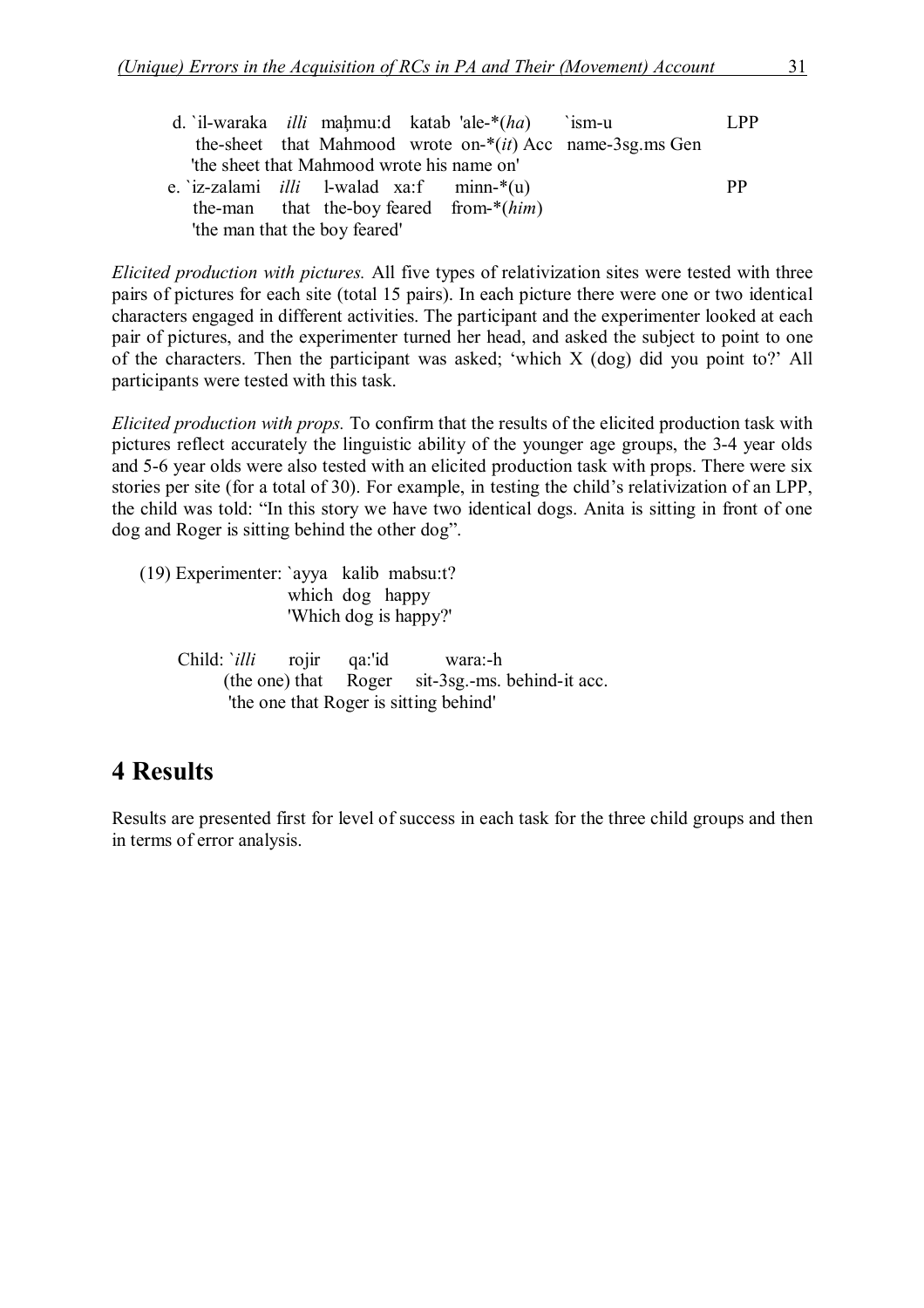### **4.1 Level of Success**



4.1.1 Elicited Production with Pictures

**Figure 1**. Comparison of the different age groups in the correct productions of relative clauses in the elicited production with pictures, looking at the correct responses out of total responses

A between-group comparison per category using one-way ANOVAs shows significant differences between the different age groups in correct production of DO (F(3)= 5.08, p=0.0032), IO (F(3)=5.29, p=0.0025), LPP (F(3)= 8.12,p=0.0001) and PP (F(3)=16.37, p<0.0001) relative clauses when the correct responses out of all were considered. Posthoc tests show that the 3-4 year olds are significantly worse than the 8-9 year olds in their correct production of DO, LPP and PP relative clauses and the 5-6 year olds are significantly worse than the 8-9 year olds in their correct production of LPP and PP relative clauses. A withingroup analysis using a one-way ANOVA for each group shows a significant difference in correct production of the different types of relative clauses in the 3-4 year-old group  $(F(3)=8.79, p<0.0001)$  and 5-6 year-old group  $(F(3)= 14.42, p<0.0001)$ , but not in the 8-9 year-old. Post-hoc tests show that the three groups of children performed best on S relative clauses and worst in PP relative clauses, but had a dissimilar gradation of production of DO, IO and LPP relative clauses.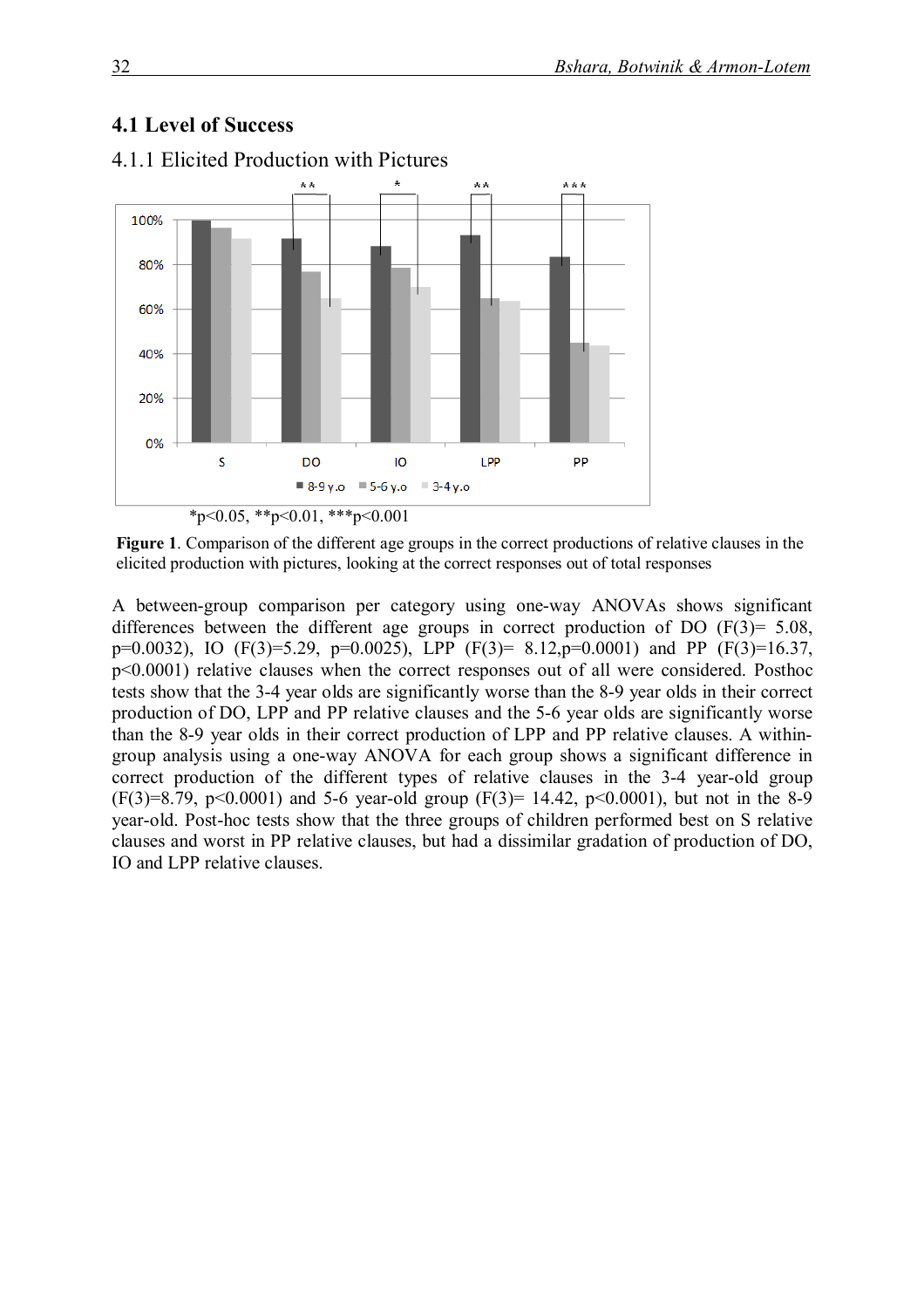

#### 1.2 Elicited Production with Props

**Figure 2**. Comparison of the two age groups in correct production of relative clauses in the elicited production with props, looking at the correct responses out of total responses

A two-way ANOVA comparing the two groups on DO, IO, LPP and PP, shows a significant difference between the two age groups  $(F(1)=6.43, p=0.012)$ . This difference does not prove significant in any particular category, however. A within-group comparison using a one-way ANOVA shows a significant difference in correct production of the different types of relative clauses within both groups of children  $(F(4)=7.21, p<0.0001$  in the 3-4 year-oldgroup and  $F(4)= 5.51$ ,  $p<0.0006$  in the 5-6 year-old-group). Post-hoc Tukey HSD tests show that the significant difference in the 3-4 year-old-group can be attributed to the gap between correct production of S relative clauses and each of DO  $(p<0.05)$ , IO  $(p<0.01)$  and VPP (p<0.01) relative clauses.

#### **4.2 Error Analyses**

Of particular interest are errors produced by the children in the production of non-subject relative clauses which can inform us about the source of difficulty in these structures.

#### 4.2.1 Errors in Elicited Production with Pictures

Subject fronting was the most frequent error in the three groups. In both 5-6 and 8-9 year-old groups, double `*illi* is used less than subject fronting and RDP is the least used type of error. In 3-4 year-old-group, the order is reversed: RDP is used less than subject fronting but more than double `*illi*. Moreover, the 5-6 year olds make much more of the three types of errors than both of the 3-4 year olds and 8-9 year olds. The 3-4 year olds make more RDP errors (7 vs. 2), but less double `*illi* errors (1 vs. 4) than the 8-9 year olds.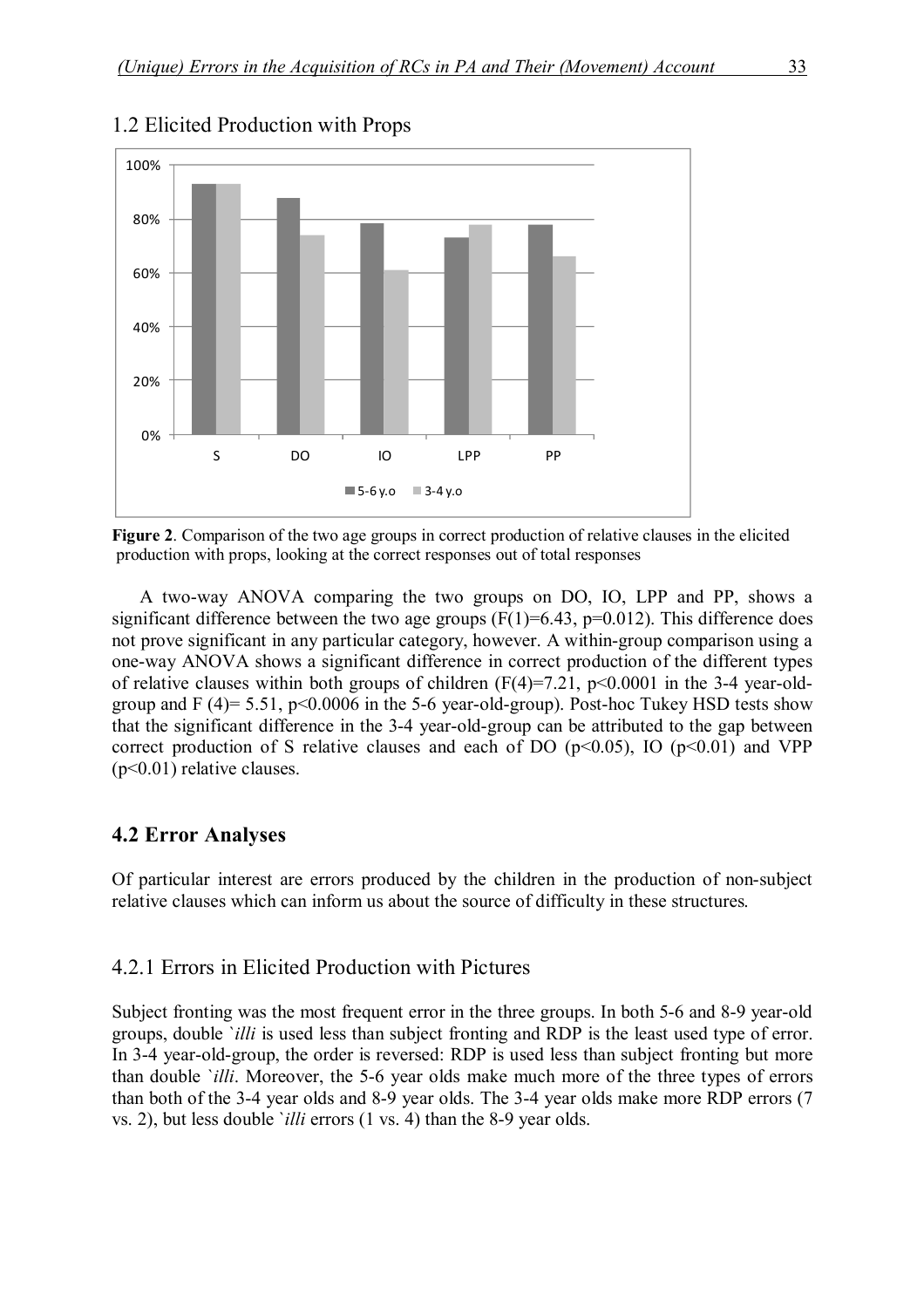

Figure 3. Comparison between the child groups in frequency of usage of the three most frequent types of errors in the elicited production with pictures



### 4.2.2 Errors in Elicited Production with Props

 **Figure 4.** Comparison between the child groups in frequency of usage of the different types of errors in the elicited production with props

Unlike in the first experiment where the 3-4 year olds make less RDP errors than the 5-6 year olds (7 vs. 10 by the 5-6 year olds), in this experiment, the 3-4 year olds make almost the same number of RDP errors as the 5-6 year olds (15 vs. 14 by the 5-6 year olds). Moreover, in this experiment, in both groups, children make almost equal numbers of subject fronting and double `illi errors (10 and 11 double `illi respectively in the 3-4 year-old group; 34 and 33 double `illi respectively in the 5-6 year-old group).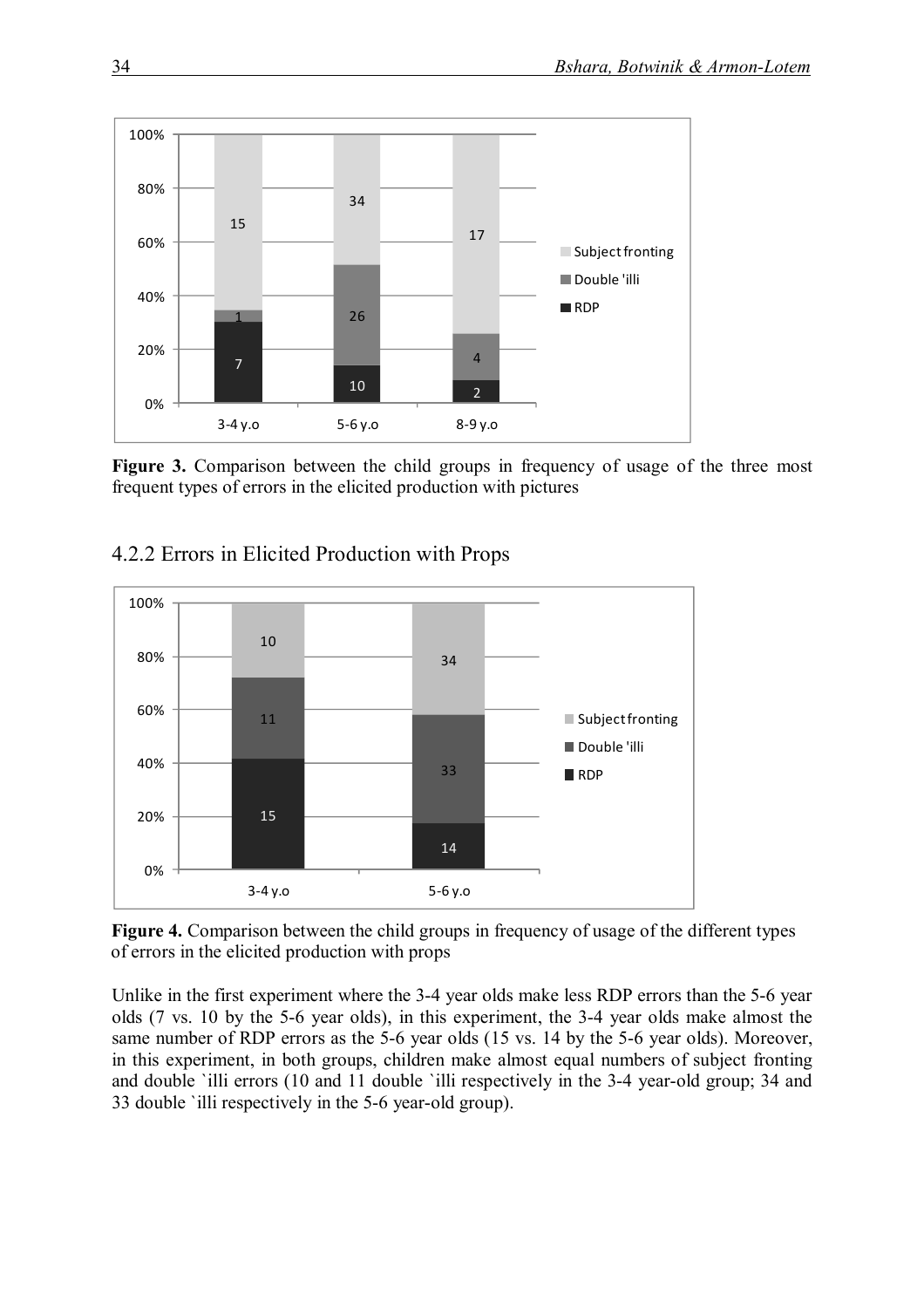#### 4.2.3 Summary of Results

PA speaking children are correct in 80% of their relative clauses with subject relatives being easier than non-subject relatives. The production errors made by the children in the different groups were mainly of three types (mentioned in the beginning): the familiar **RDP error** (1), and two unique errors, **Subject Fronting** (2), and **doubling of** the RC complementizer *illi* (3). The youngest and the older children had less ('unique') errors than the intermediate group (5-6 years old)**, resulting in a U-shape**.

In light of the above, the question is how the 'unique' errors, as well as the familiar ones, especially the RDP error, are best accounted for. This question might be broken up into more specific questions:

- How are RCs derived (represented) by the youngest kids?
- What is the source of the 'unique' errors?
- What happens around the age of 5? Why does the error rate rise?

# **5 Discussion**

From the syntactic perspective, figuring out the nature and the origin of the variable in the RCs of one's language is probably the most important aspect in the acquisition of these structures. In PA this task is especially difficult because children are presented with conflicting evidence. On the one hand, PA RCs (modulo subject relatives) invariably include a resumptive element, suggesting a binding derivation (Shlonsky 1992). However, the distribution of RDPs patterns with the intrusive pronoun languages, where RCs are derived via movement (Aoun & Choueiri 1996). On the other hand, the phonetic string of both derivations is identical. This is so because, RCs can be formed either via movement of *pro* to spec-CP, or via base-generating *pro* in spec-CP (20) (Aoun & Choueiri 1996).

(20) a.  $\lceil_{DP}$  `iz-zara:fi  $\lceil_{CP} pro_i$  *illi*<sub> $\lceil +$ def],  $\lceil_{CP}$ ,  $\lceil_{C^{eq}}$  l-walad ḥazan-ha<sub>i</sub> t<sub>i</sub>]] movement</sub> b.  $[p^i]$  iz-zara:fi  $[c^p]$  *pro*<sub>i</sub> *illi*<sub>[+def],  $[\omega]$ ,  $[c_{\text{asel}}]$  l-walad ḥazan-ha<sub>i</sub> *pro*<sub>i</sub>]] binding</sub>

Moreover, the moving/binding element in Arabic RCs is *pro*, rather than the kind of element (e.g. operator) commonly assumed in the analyses of RCs (see section 2).

### **5.1 Accounting for the 'Unique' Errors**

5.1.1 Children's Derivations Underlying the 'Unique Errors'

We propose that since PA RCs invariably include a resumptive clitic, children take this element to function as the variable of a RC (rather than being related to a null variable, *pro*), formed via coindexation between the head of the relative and resumptive clitic (21), much like in Labelle's (1990) approach (2.4)*.*

(21) `iz-zara:fi<sub>i</sub>  $[CP$  *illi*  $[T_P]$ -walad hazan-ha<sub>i</sub>]] the-giraffe that the-boy hugged-it 'The giraffe that the boy hugged'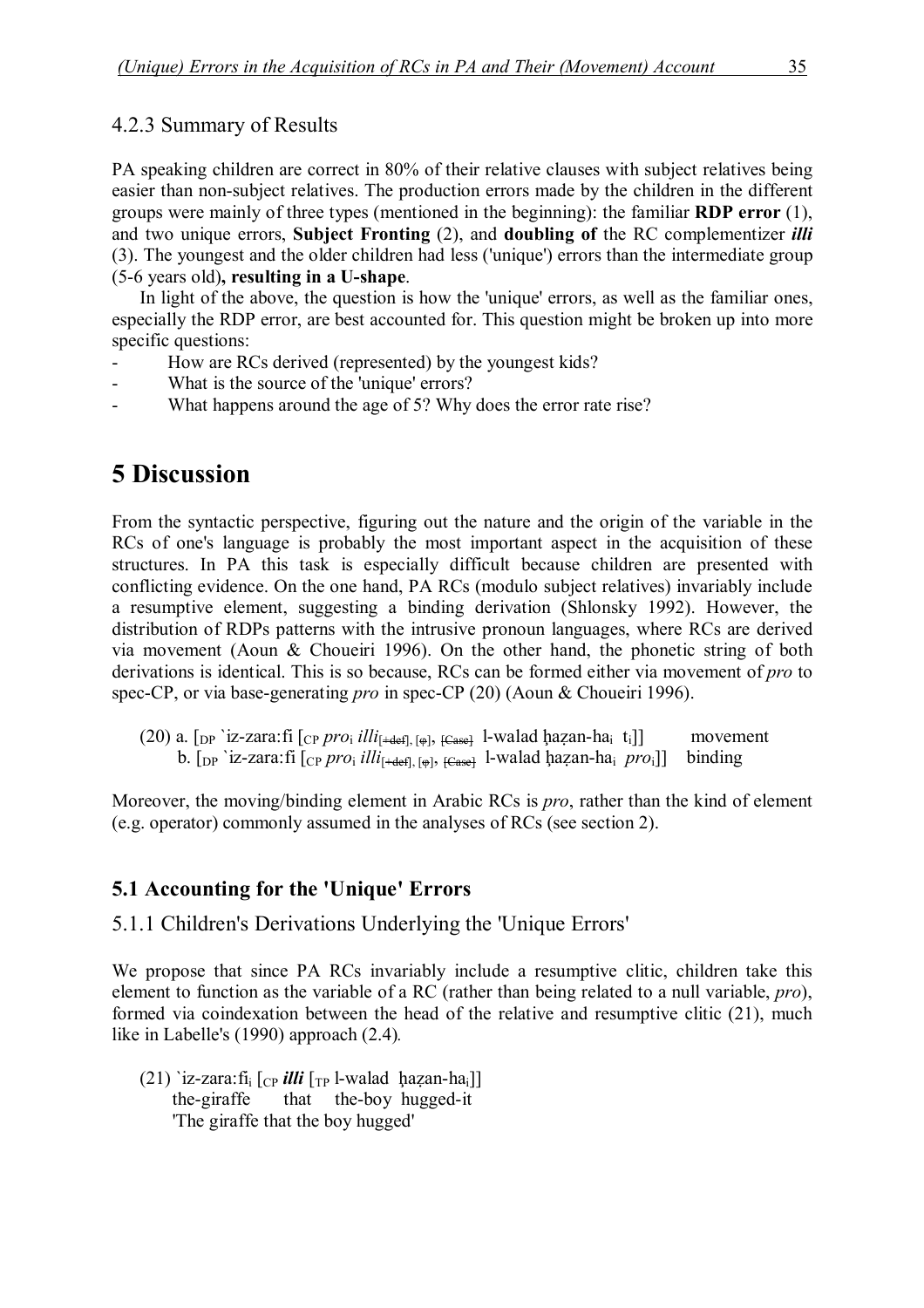The representation in (21) is fully licit as far as the semantics of RCs is concerned, but it is problematic for the syntactic component. Recall that in PA, *illi* is associated with formal features (definiteness, Case, and φ-features). Thus, leaving spec-CP empty, will result in a derivation with unchecked formal features.

Assuming that children are aware of the requirements of all the grammatical components, we suggest that both 'unique' errors, **subject fronting** and **double** *illi*, are due to children's attempt to preserve the derivation in (21), while taking care of feature-checking.

The subject fronting error results from moving the 'closest' DP, the subject of the RC, to spec-CP, in order to check the features of *illi*, as schematized in (22)**.**

*Subject movement for feature checking* (22) **`**iz-zara:fi<sup>i</sup> [CP l-walad<sup>k</sup> *illi*<sup>k</sup> [TP tk ḩaẓan-hai]] Subject Fronting

The double *illi* error surfaces because of the following. The representation in (22) satisfies the requirement of feature checking of *illi*, but it creates a structure where the modification relation is "obscured". The relativizer is related to the subject of the RC ('the boy') rather than to the head of the relative ('the giraffe'). To amend the configuration in (22), children project another DP above the original one (bold), headed by (another) *illi,* in whose specifier the head of the relative (the modified DP) is moved (23), checking *illi'*s features and restoring the modification.

 *Relative head movement (restoring the modification)*  (23)  $\left[\begin{array}{c|c} \hline \text{I} & \text{I} \\ \hline \text{I} & \text{I} \text{I} & \text{I} \text{I} \\ \hline \text{I} & \text{I} & \text{I} \text{I} \end{array} \right] \left[\begin{array}{c|c} \hline \text{I} & \text{I} \\ \hline \text{I} & \text{I} \text{I} \text{I} \\ \hline \text{I} & \text{I} \text{I} \text{I} \end{array} \right] \left[\begin{array}{c|c} \hline \text{I} & \text{I} \\ \hline \text{I} & \text{I} \text$  $\mathbb{R}$  *Subject movement (for checking)*

#### 5.1.2 Accounting for the Error Rate Pattern (U-shape)

The above three representations schematize a developmental trend, not necessarily attested for all children. The youngest children are not fully aware yet of the need to check *illi*'s features (because of the morpho-syntactic peculiarity of *illi*). Consequently, they produce RCs as in (21). The few errors that are attested are due to the more advanced children in this age group, who start attempting feature-checking of *illi* via subject fronting, because they do not posit *pro* viewing the resumptive clitic as the variable of the RC.

At the intermediate stage, many children are aware of the need to check the features of *illi*, but among them are those who still do not posit *pro*. Hence, the rate of the 'unique' errors rises. By the final stage, the rate of errors goes down again, but this time because most of the children have already fully mastered the derivation of RCs in PA, namely their derivations feature *pro* in spec-CP, as the result of movement or base generation, like in adult grammar.

### **5.2 Accounting for the Distribution of RDPs: The 'Matching Analysis' (Sauerland, 1998) Revisited**

As we have seen, none of the reviewed analyses accounts for the distribution of the RDPs in a satisfactory manner. This type of error is found in the acquisition of RCs in a great variety of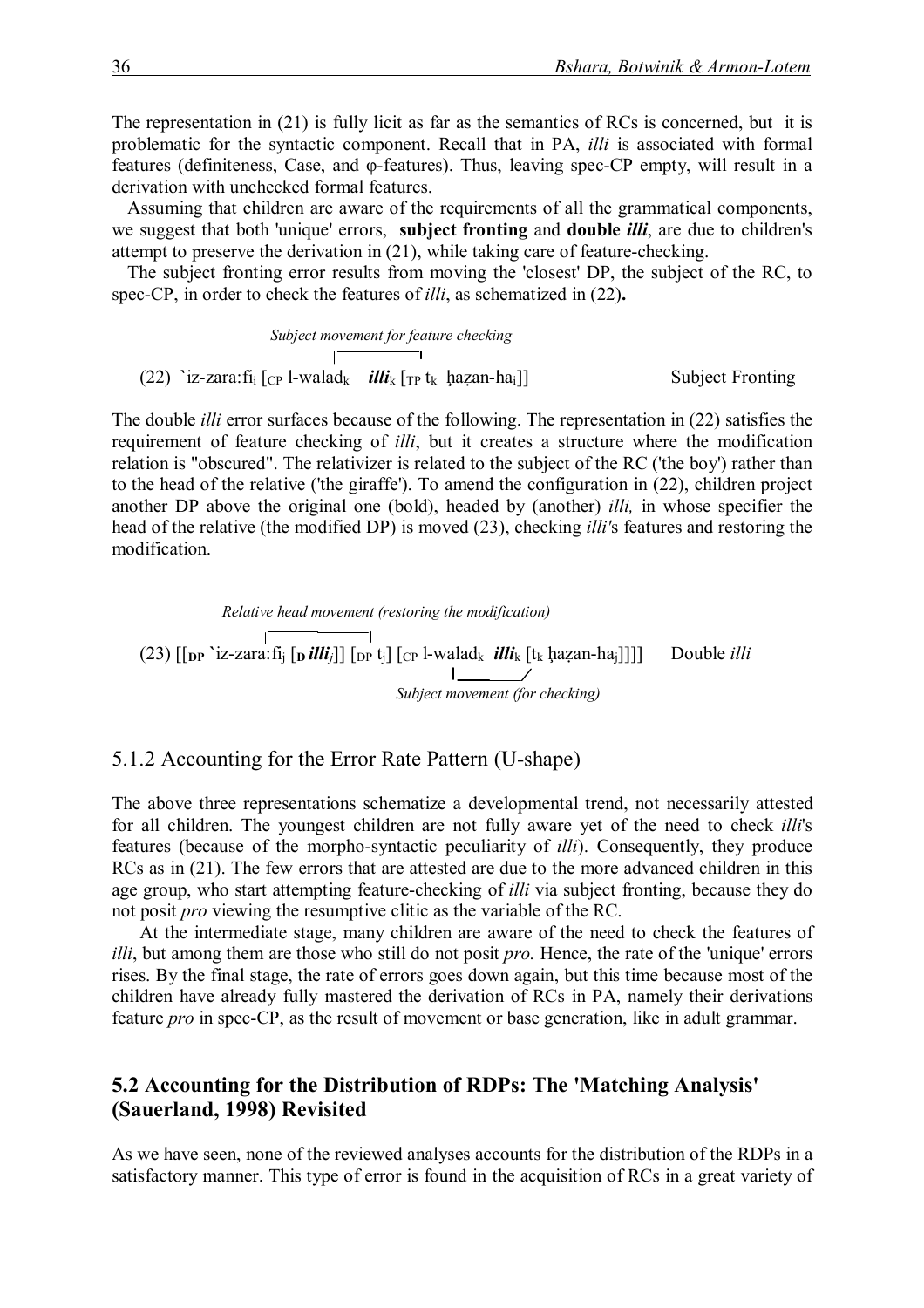languages, among them PA, and should clearly be accounted for. We propose that it can be accounted for using the 'matching analysis' of RCs (Sauerland 1998, 2000), schematized in (24).

(24) the [book]  $\lceil \text{Cp} \rceil$  [Op book] i that Lisa bought  $\lceil \text{Dp} \rceil$  till adult derivation

Our assumption is that at the initial stages of the acquisition of RCs, children are not fully aware that the whole complex, the copy and operator should move. Hence, they move only the operator, leaving the copy in situ (25).

(25) the book  $[\text{CP Op}_i]$  that Lisa bought  $[\text{DP I}_i]$  book] RDP

RDPs do not occur in subject or genitive positions, because moving the operator out of these DPs (bold) would violate (some version of) the Condition on Movement; the genitive/subject DP, namely the DP enclosing the operator (and the copy), is arguably the specifier of the whole DP (e.g. 'boy's brother', 'boy's hat', 'who boy'), namely not a complement, and hence a barrier for movement (26):

- (26) a. genitive in subject position \*the boy [whose<sub>i</sub>/Op<sub>i</sub> [<sub>TP</sub> [<sub>DP</sub> [<sub>DP</sub> t<sub>i</sub> boy('s)] brother]<sub>k</sub> likes Lisa]]
	- b. genitive in object position \*the boy  $\lceil \text{whose}_i / \text{Op}_i \rceil_{\text{TP}} \lceil_{\text{DP}} I$  found  $\lceil \text{Op} \rceil_{\text{DP}} t_i$  boy('s)] hat  $\lceil k \rceil$
	- c. subject position \*the boy  $[who_i]$   $[r_P]$   $[p_t]$  boy] likes Lisa

Given the existence of a movement derivation in the formation of PA RCs (Aoun & Choueiri 1996), this proposal is fully applicable to the RDPs in the acquisition of PA.<sup>6</sup> The copy of the relative head, rather than *pro,* and the Op are base generated, but only Op moves to spec-CP  $(27)$ .

(27) **`iz-zara**:fi  $\begin{bmatrix}$   $\begin{bmatrix} C_P & Op_i \textit{ illi} \end{bmatrix}$   $\begin{bmatrix} T_P & I-$  walad  $\end{bmatrix}$   $\begin{bmatrix}$   $\begin{bmatrix} D_P & Ii \end{bmatrix}$   $\begin{bmatrix} Z-$  zara:fi]]] RDP in PA the-giraffe that the-boy hugged the-giraffe that the-boy hugged the-giraffe

Note that the absence of the verbal clitic in these productions supports our claim that children view the clitic, rather than *pro*, as the variable of the RC; once an alternative, i.e. a lexical DP is present, the clitic is absent. Moreover, the proposal correctly predicts that despite the fact that in (27) the features of *illi* remain unchecked, children do not attempt subject fronting, because spec-CP is occupied by the operator.

<sup>&</sup>lt;sup>6</sup> It is, however, not applicable to RDPs in the acquisition of Hebrew. This is so because RDPs in Hebrew RCs seem to occur mainly in locative PPs. See Armon-Lotem at al. (2006) where this specific distribution of RDPs in the acquisition of Hebrew RCs is argued to result from a binding derivation, whereby the base-generated Op binds the whole locative PP, rather than the DP embedded in the PP.